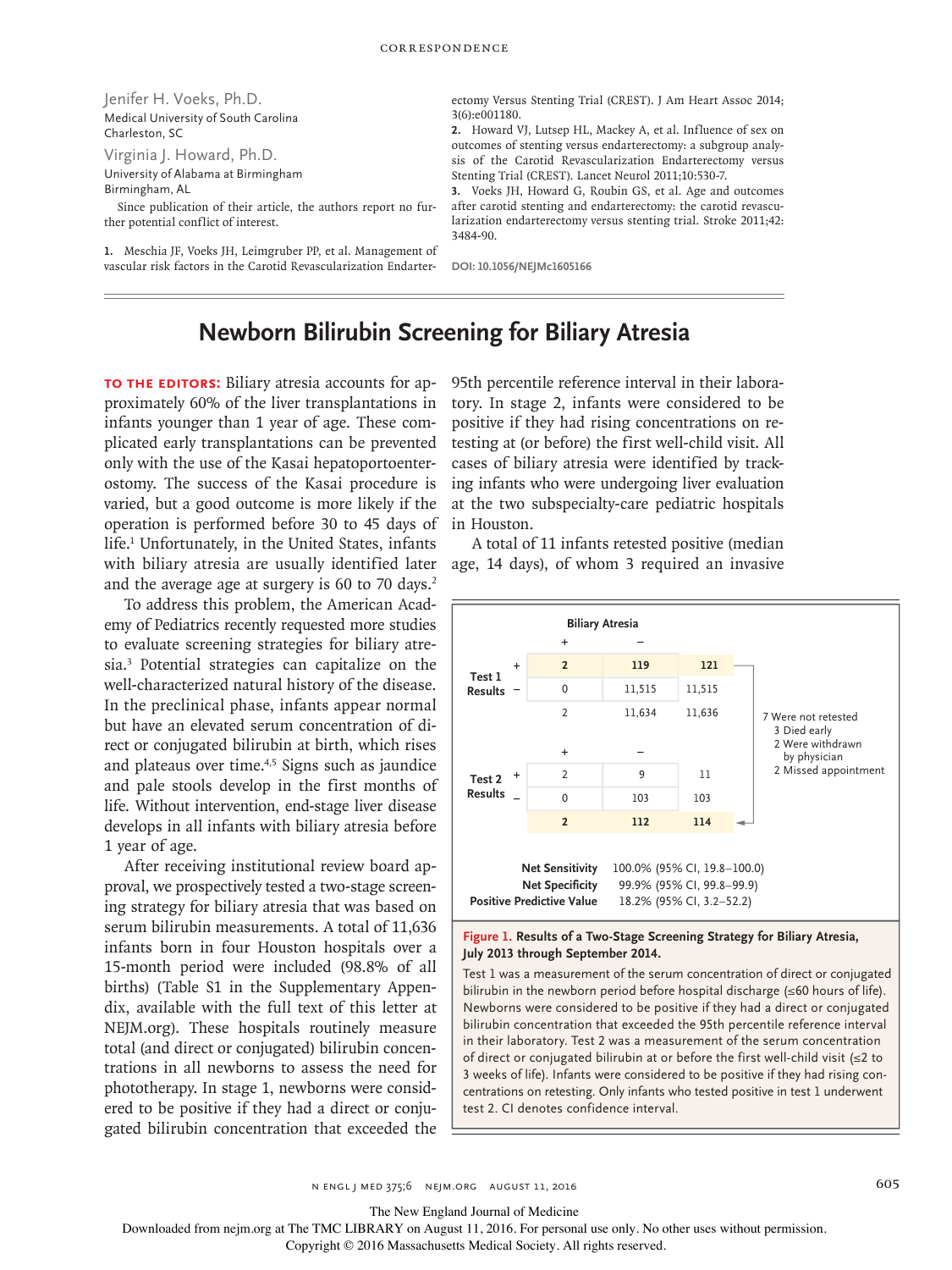evaluation (Table S2 in the Supplementary Appendix). One infant did not have biliary atresia but had alpha<sub>1</sub>-antitrypsin Z allele heterozygosity. A second infant had a variant of biliary atresia with severe congenital heart disease, which precluded the Kasai procedure. The third infant had isolated biliary atresia. This patient did not have jaundice and had normal-colored stools at detection. The Kasai operation was performed when the infant was 26 days of age. The conjugated bilirubin concentration normalized within 3 months after the procedure, and the patient survived transplant-free past 2 years of age. The net sensitivity of screening was 100.0%, the net specificity 99.9%, and the net positive predictive value 18.2% (Fig. 1).

These preliminary results support the hypothesis that screening of the direct or conjugated bilirubin concentration in newborns can identify infants with biliary atresia early, before symptoms develop. Larger studies are needed to confirm the benefits of screening and to assess the cost-effectiveness.

Sanjiv Harpavat, M.D., Ph.D. Joseph A. Garcia-Prats, M.D. Benjamin L. Shneider, M.D.

Texas Children's Hospital Houston, TX harpavat@bcm.edu

Supported by the Cade R. Alpard Foundation for Pediatric Liver Disease, the American Association for the Study of Liver Diseases Jan Albrecht Clinical and Translational Research Award, and the Baylor College of Medicine Junior Faculty Seed Award.

Disclosure forms provided by the authors are available with the full text of this letter at NEJM.org.

**1.** Jimenez-Rivera C, Jolin-Dahel KS, Fortinsky KJ, Gozdyra P, Benchimol EI. International incidence and outcomes of biliary atresia. J Pediatr Gastroenterol Nutr 2013;56:344-54.

**2.** Superina R, Magee JC, Brandt ML, et al. The anatomic pattern of biliary atresia identified at time of Kasai hepatoportoenterostomy and early postoperative clearance of jaundice are significant predictors of transplant-free survival. Ann Surg 2011; 254:577-85.

**3.** Wang KS. Newborn screening for biliary atresia. Pediatrics 2015;136(6):e1663-9.

**4.** Harpavat S, Finegold MJ, Karpen SJ. Patients with biliary atresia have elevated direct/conjugated bilirubin levels shortly after birth. Pediatrics 2011;128(6):e1428-33.

**5.** Terui K, Higashimoto Y, Saito E, et al. Diagnosis of biliary atresia can not be excluded by declining trend of serum direct bilirubin. Pediatr Rep 2013;5(4):e17.

**DOI: 10.1056/NEJMc1601230** *Correspondence Copyright © 2016 Massachusetts Medical Society.*

**INSTRUCTIONS FOR LETTERS TO THE EDITOR**

**Letters to the Editor are considered for publication, subject to editing and abridgment, provided they do not contain material that has been submitted or published elsewhere.**

**Letters accepted for publication will appear in print, on our website at NEJM.org, or both.**

**Please note the following:**

- **• Letters in reference to a** *Journal* **article must not exceed 175 words (excluding references) and must be received within 3 weeks after publication of the article.**
- **• Letters not related to a** *Journal* **article must not exceed 400 words.**
- **• A letter can have no more than five references and one figure or table.**
- **• A letter can be signed by no more than three authors.**
- **• Financial associations or other possible conflicts of interest must be disclosed. Disclosures will be published with the letters. (For authors of** *Journal* **articles who are responding to letters, we will only publish new relevant relationships that have developed since publication of the article.)**
- **• Include your full mailing address, telephone number, fax number, and e-mail address with your letter.**
- **• All letters must be submitted at authors.NEJM.org.**

**Letters that do not adhere to these instructions will not be considered. We will notify you when we have made a decision about possible publication. Letters regarding a recent** *Journal* **article may be shared with the authors of that article. We are unable to provide prepublication proofs. Submission of a letter constitutes permission for the Massachusetts Medical Society,its licensees,anditsassignees touseitinthe***Journal'***s various print and electronic publications and in collections, revisions, and any other form or medium.**

#### **NOTICES**

*Notices submitted for publication should contain a mailing address and telephone number of a contact person or department. We regret that we are unable to publish all notices received.*

#### **CLINICAL AND LABORATORY UPDATE IN THROMBOSIS AND ANTICOAGULATION**

The conference will be held in Ponte Vedra Beach, FL, Sept. 7–9. Registration deadline is Aug. 15.

Contact Mayo Medical Laboratories, 3050 Superior Dr. NW, Rochester, MN 55901; or call 507-266-5700; or e-mail mml@ mayo.edu; or see http://www.mayomedicallaboratories.com.

#### **1ST DUBAI SHOULDER COURSE**

The course will be offered in Dubai, United Arab Emirates, Sept. 22–24. It is sponsored by Emirates Orthopaedic Society.

Contact InfoPlus Events, Suite 1406, Lake Central Bldg., Al Abraj St., Burj Khalifa Community, P.O. Box 77108, Dubai, United Arab Emirates; or call (971) 4 4218996; or e-mail DubaiShoulder@InfoPlusEvents.com; or see http://www .dubaishoulder.com.

#### **BAPTIST HEALTH SOUTH FLORIDA**

The following meetings will be held: "35th Annual Echocardiography Symposium" (Miami, Sept. 23 and 24) and "16th Annual Emergency Radiology Symposium" (Miami Beach, FL, Nov. 13–16).

Contact Julie Zimmett, CME Department, Baptist Health South Florida, 8900 N. Kendall Dr., Miami, FL 33176; or call (786) 596-2398; or e-mail juliez@baptisthealth.net; or see http://MiamiEcho.BaptistHealth.net or http://emradmiami .baptisthealth.net, respectively.

606 **606** N ENGL J MED 375;6 NEJM.ORG AUGUST 11, 2016

The New England Journal of Medicine

Downloaded from nejm.org at The TMC LIBRARY on August 11, 2016. For personal use only. No other uses without permission.

Copyright © 2016 Massachusetts Medical Society. All rights reserved.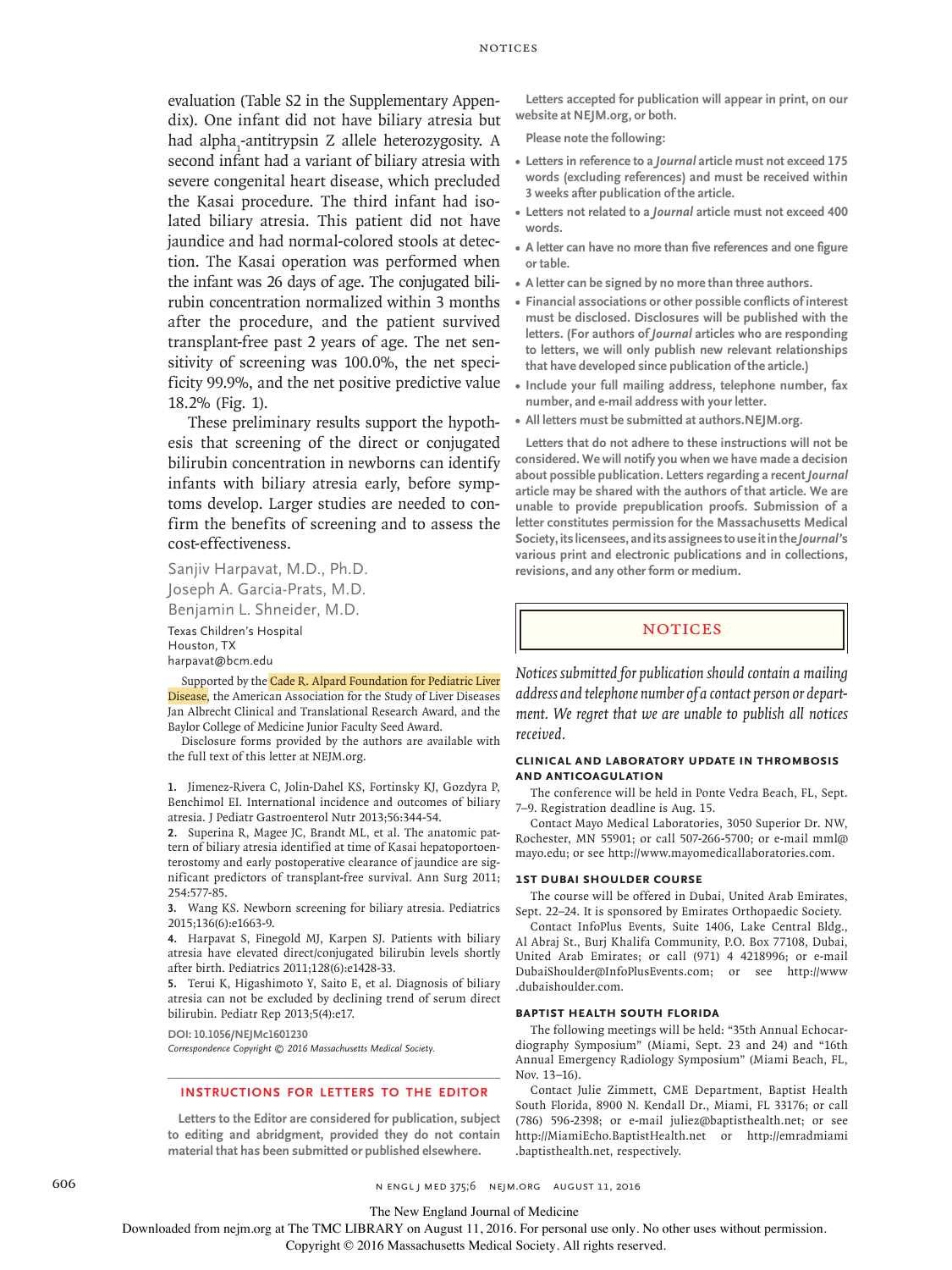# Supplementary Appendix

This appendix has been provided by the authors to give readers additional information about their work.

Supplement to: Harpavat S, Garcia-Prats JA, Shneider BL. Newborn bilirubin screening for biliary atresia. N Engl J Med 2016;375:605-6. DOI: 10.1056/NEJMc1601230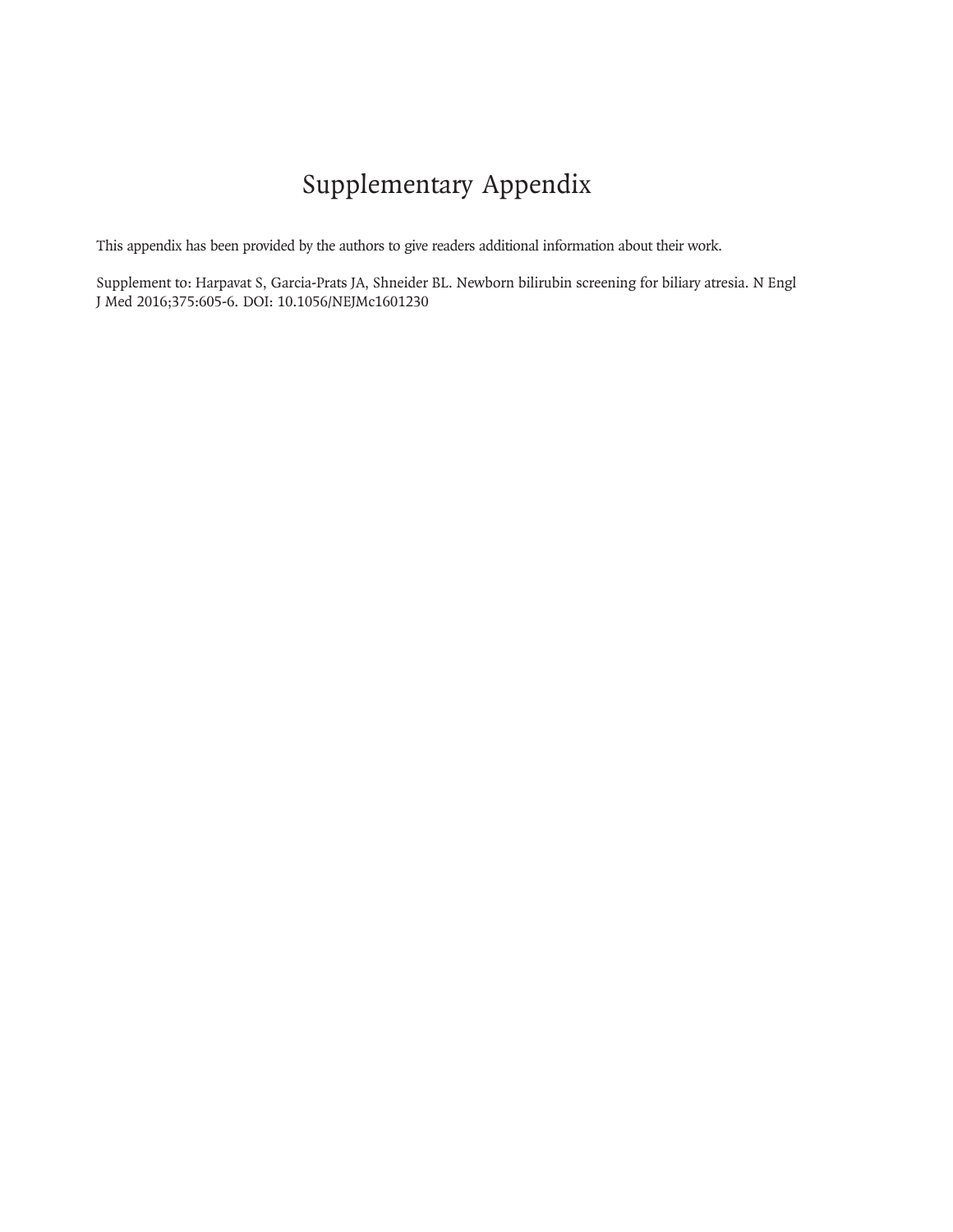## **Supplementary Appendix**

This appendix has been provided by the authors to give readers additional information about their work.

Supplement to: Harpavat, S, Garcia-Prats, JA, and Shneider, BL. Newborn Bilirubin Screening for Biliary Atresia.

## **Contents**

| Table S1. Subject characteristics                         |  |
|-----------------------------------------------------------|--|
| Table S2. Clinical course for subjects screening positive |  |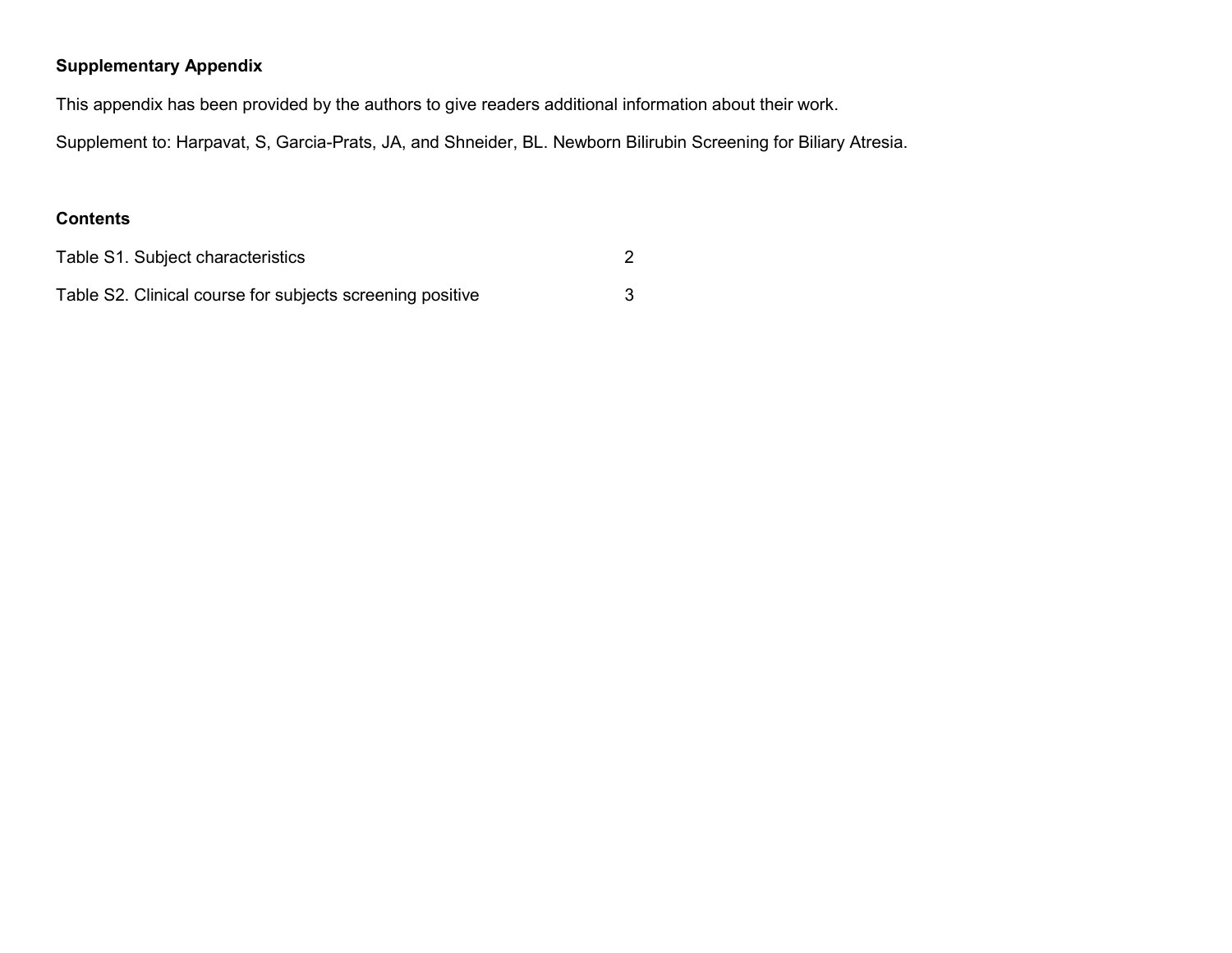## **Table S1 Subject characteristics (n=11,636)\***

| Male gender, n (%)                 | 6,004  | (51.6) |
|------------------------------------|--------|--------|
| Race, n (%)                        |        |        |
| White                              | 8,785  | (75.5) |
| <b>Black</b>                       | 1,926  | (16.6) |
| Asian                              | 753    | (6.5)  |
| Other                              | 172    | (1.5)  |
| Hispanic, n (%)                    | 5,547  | (47.7) |
| 37-42 weeks gestation, n (%)       | 10,313 | (88.6) |
| Test 1, median hours of life (IQR) | 35     | (35)   |
| Test 2, median days of life (IQR)  | 14     | (13)   |

*\*Represents 98.8% of newborns at study hospitals; remaining 137 newborns were not tested because of early death (n=55), early transfer (n=22), physician oversight (n=60), or parent refusal (n=1)*